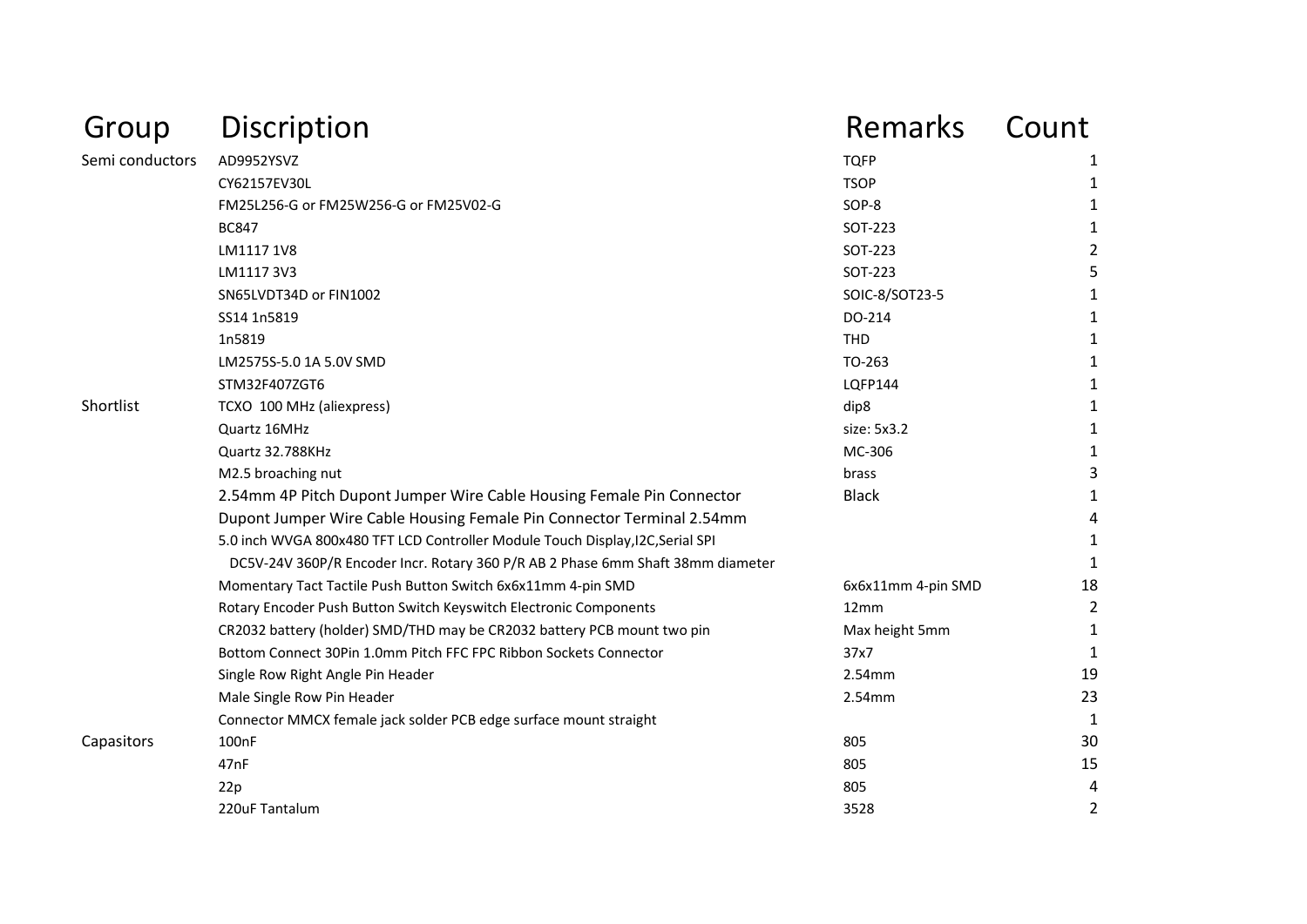|           | 100uF Tantalum                      | 7343   | 3                       |
|-----------|-------------------------------------|--------|-------------------------|
|           | 12p                                 | 805    | $\overline{\mathbf{4}}$ |
|           | 8n2                                 | 805    | $\overline{\mathbf{r}}$ |
|           | 470uF Tantalum                      | 7343   | $\pmb{4}$               |
|           | 22nF                                | 805    | $\overline{2}$          |
|           | 1nF                                 | 805    | 13                      |
|           | 22u                                 | 1206   | $\mathbf 2$             |
|           | 2u2                                 | 805    | $\overline{7}$          |
|           | 100p                                | 805    | $\boldsymbol{6}$        |
|           | 47uF                                | 1206   | 5                       |
|           | 10nF                                | 805    | $\mathbf 2$             |
|           | $1\mathrm{p}$                       | 805    | $\overline{\mathbf{c}}$ |
|           | 27p                                 | 805    | $\overline{c}$          |
|           | 1uF                                 | 805    | $\mathbf 1$             |
|           | 3p9                                 | 805    | $\overline{\mathbf{c}}$ |
|           | 5p6                                 | 805    | $\overline{c}$          |
|           | 39p                                 | 805    | $\overline{c}$          |
| Resistors | $10\mathrm{k}$                      | 805    | $\overline{7}$          |
|           | 470R                                | 805    | $\overline{\mathbf{c}}$ |
|           | $20k$                               | 805    | $\overline{\mathbf{3}}$ |
|           | 27k                                 | 805    | $\overline{\mathbf{r}}$ |
|           | 2k4                                 | 805    | $\overline{\mathbf{r}}$ |
|           | 7k5                                 | 805    | $\mathsf 3$             |
|           | 68k                                 | 805    | $\overline{\mathbf{5}}$ |
|           | $100R$                              | 805    | 15                      |
|           | 22R                                 | 805    | $\overline{\mathbf{3}}$ |
|           | $1\mathrm{k}$                       | 805    | $\overline{\mathbf{5}}$ |
|           | 4k3                                 | 805    | $\overline{\mathbf{c}}$ |
|           | 220R                                | 805    | $\mathbf 1$             |
|           | 56R                                 | 805    | $\overline{\mathbf{r}}$ |
|           | 3k9                                 | 805    | $\mathbf{1}$            |
| Inductors | CDRH104R 330UH(331) 1A Shielded SMD | TO-263 | $\mathbf{1}$            |
|           | blm21pg331                          | 805    | 17                      |